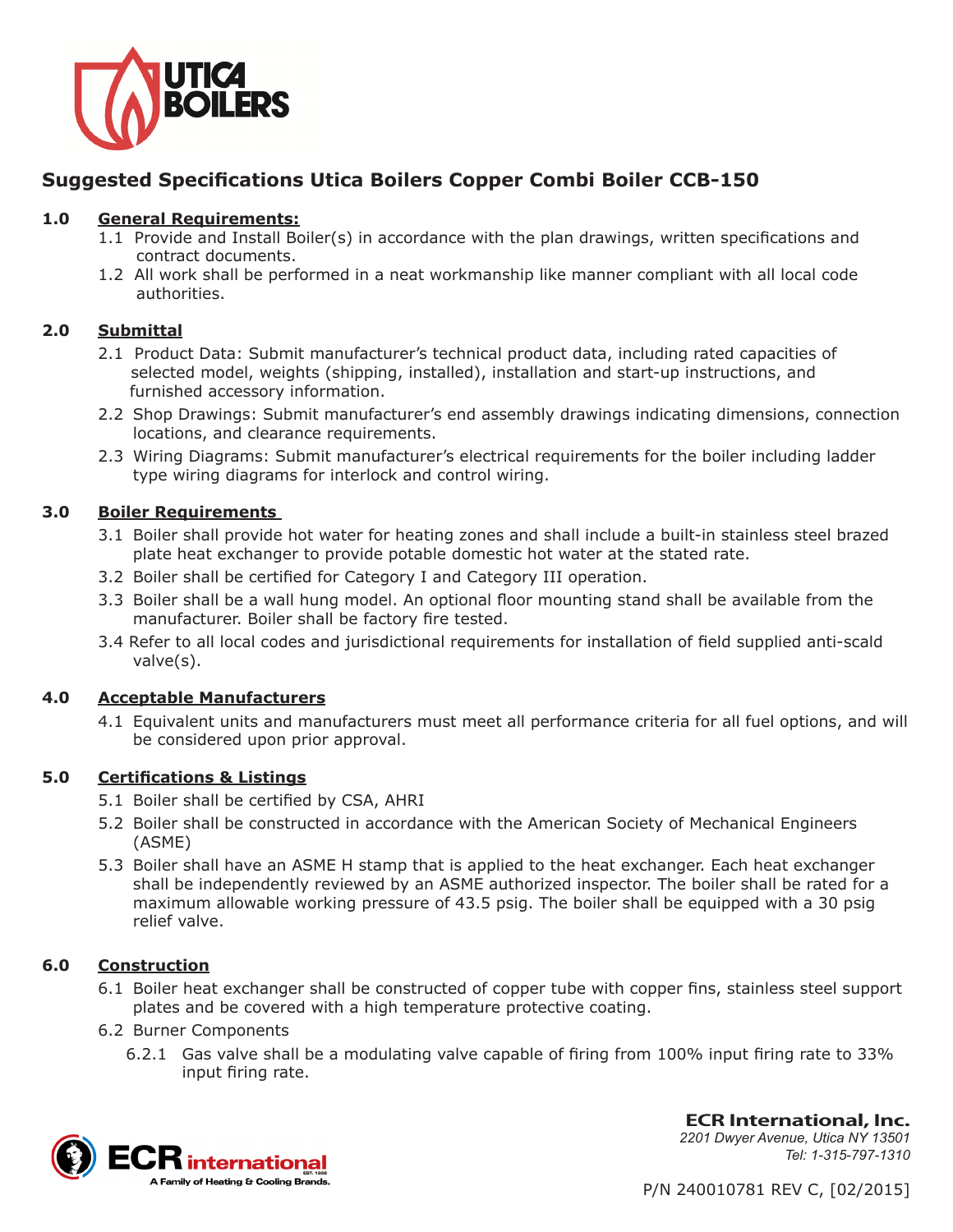

- 6.2.2 Inducer draft blower shall be variable speed and controlled by a PCB that uses an air pressure transducer to vary the induced draft blower speed.
- 6.2.3 Burners and manifold shall be constructed of stainless steel.
- 6.2.4 Ignition system shall be direct spark single rod flame sensing.
- 6.2.5 Boiler shall include an internal stainless steel brazed plate heat exchanger for potable hot water and an automatic 3 way diverting valve to allow Domestic Hot Water Priority operation.
- 6.2.6 Boiler shall include an internal pressure activated bypass loop to eliminate the need for primary secondary piping.
- 6.2.7 Boiler shall include an internal factory installed and wired circulator pump.
- 6.2.8 Boiler can connect directly to heating systems of 8ft. head or less without an external circulating pump.

#### **7.0 Control System**

- 7.1 Control system shall be PCB integral controller with an LCD digital display that also includes graphical interface.
	- Control will sense supply water temperature and adjust firing rate of the boiler to deliver amount of heat needed.
	- Control will sense and display supply water temperature and indicate by icon when boiler is in central heating or domestic water mode.
	- Control will have Economy/Comfort mode. Comfort mode will maintain brazed plate heat exchanger at between 104°F to 140°F to speed DHW delivery.
	- Control can accept wired Outdoor Air sensor and have field selectable reset curves.
	- Control shall continuously monitor boiler during operation and standby modes. Control shall operate in such a manner to receive input data from dual temperature sensor, air pressure transducer, and outdoor air temperature sensors when used to adjust modulation rate accordingly.
	- Control can power and accept input from field supplied LWCO device.

#### **8.0 Combustion Air And Flue Vent Exhaust**

- 8.1 The boiler shall be either Category I or Category III vented with materials compatible with those standards, and installed as per the manufacturer's written instruction, plan drawings and all applicable code authorities.
- 8.2 The flue gas exhaust shall connect directly to the boiler at the location labeled.
- 8.3 For Category III applications boiler shall be capable of venting 65ft equivalent length in 3" stainless pipe.



**ECR International, Inc.** *2201 Dwyer Avenue, Utica NY 13501 Tel: 1-315-797-1310*